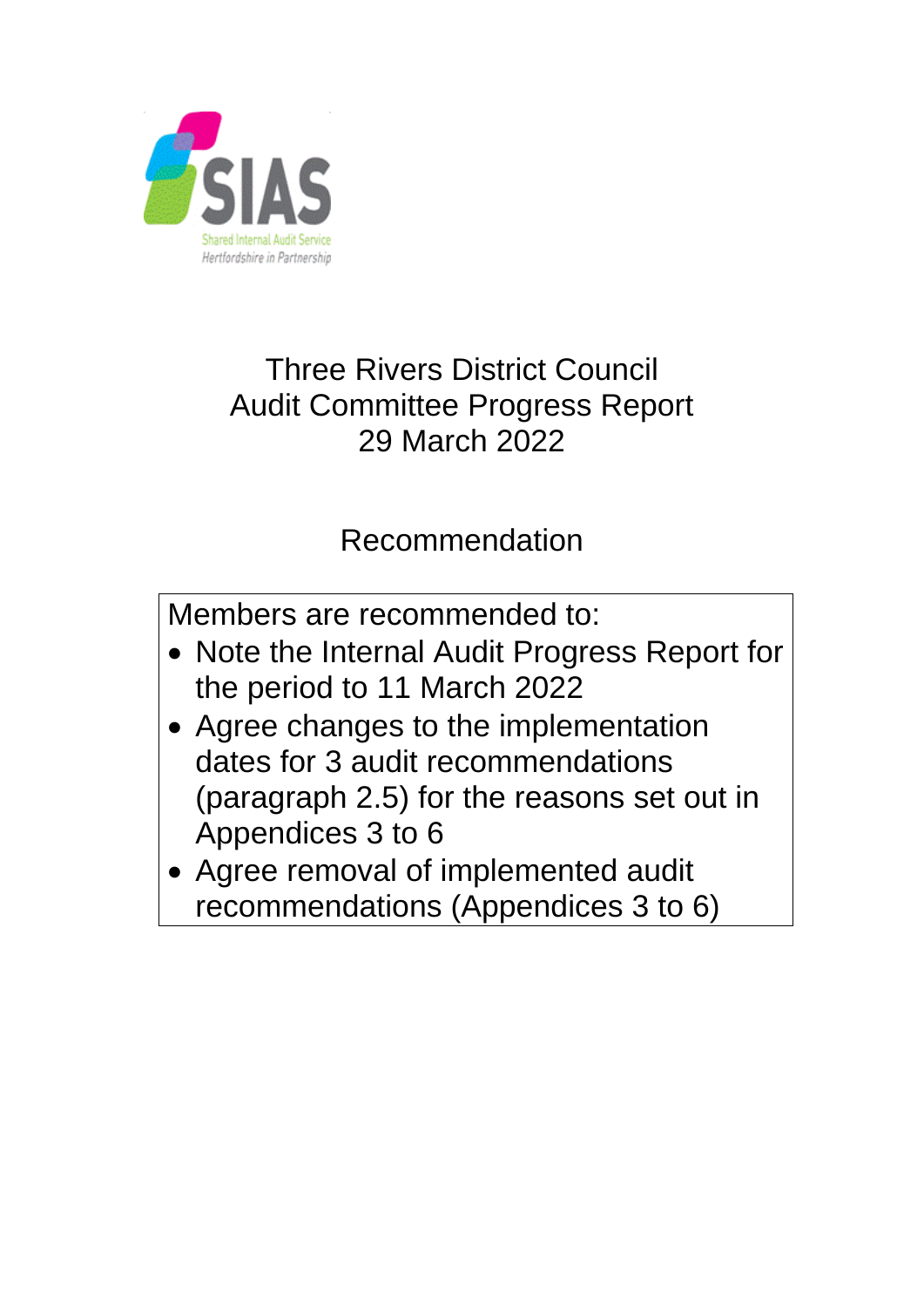## **Contents**

- 1 Introduction and Background 1.1 Purpose of Report 1.2 Background
- 2 Audit Plan Update
	- 2.1 Delivery of Audit Plan and Key Findings
	- 2.3 All Priority Audit Recommendations
	- 2.7 Proposed Audit Plan Amendments
	- 2.8 Performance against Targets

Appendices

- 1 Progress against the 2021/22 Audit Plan
- 2 2021/22 Audit Plan Projected Start Dates
- 3-6 Progress against Outstanding Internal Audit Recommendations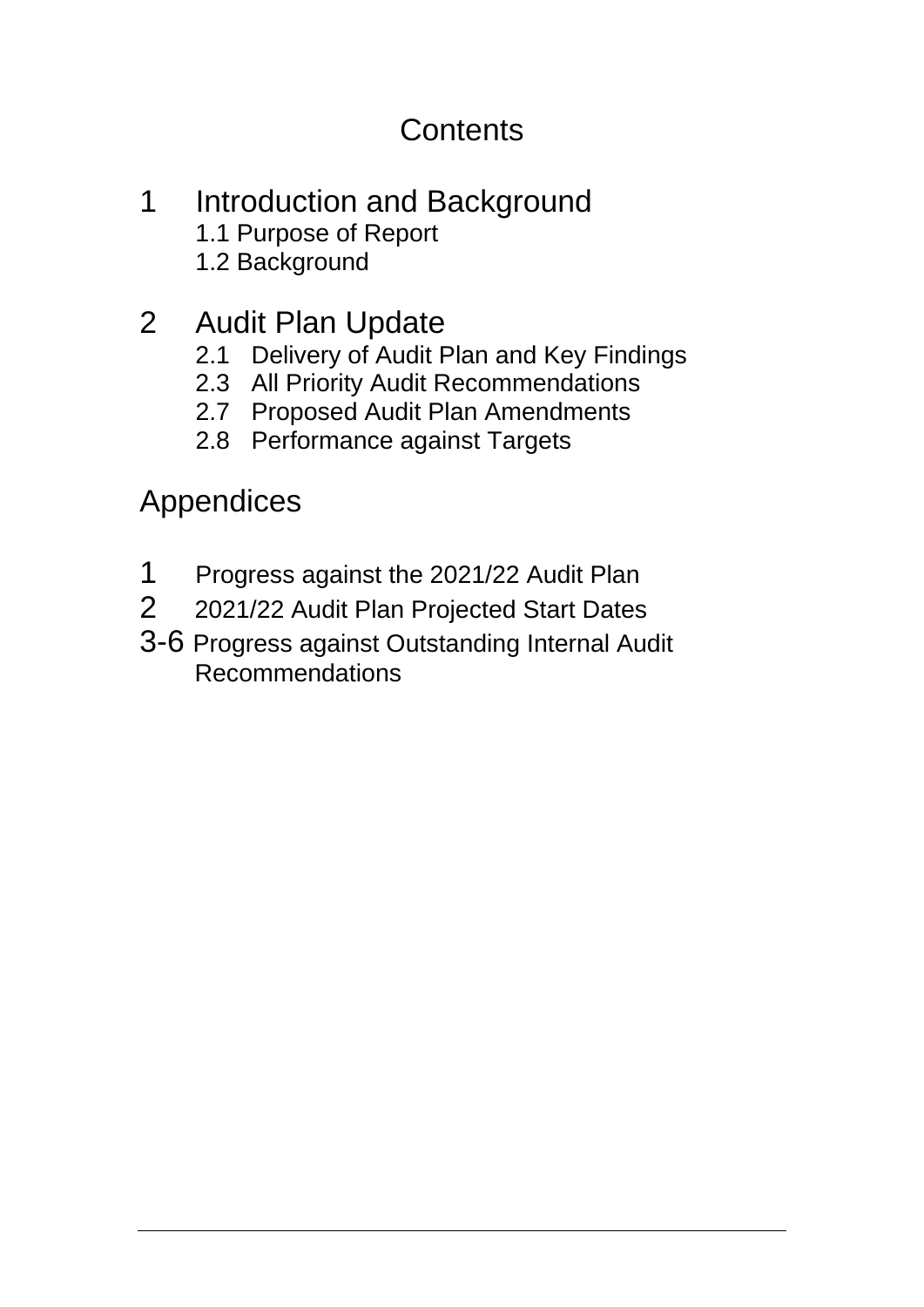# 1. Introduction and Background

### Purpose of Report

- 1.1 This report details:
	- a) Progress made by the Shared Internal Audit Service (SIAS) in delivering the Council's annual audit plan for 2021/22 as at 11 March 2022.
	- b) Proposed amendments to the approved 2021/22 Annual Audit Plan.
	- c) Implementation status of all previously agreed audit recommendations from 2018/19 onwards.
	- d) An update on performance management information as at 11 March 2022.

### **Background**

- 1.2 The work of internal audit is required to be reported to a Member Body so that the Council has an opportunity to review and monitor an essential component of corporate governance and gain assurance that its internal audit provision is fulfilling its statutory obligations. It is considered good practice that progress reports also include proposed amendments to the agreed annual audit plan.
- 1.3 The 2021/22 Annual Audit Plan was approved by Audit Committee on 23 March 2021.
- 1.4 The Audit Committee receives periodic updates on progress against the Annual Audit Plan from SIAS, the most recent of which was brought to this Committee on 7 December 2021.

## 2. Audit Plan Update

Delivery of Audit Plan and Key Audit Findings

- 2.1 At 11 March 2022, 92% of the 2021/22 Audit Plan days had been delivered (calculation excludes unused 'To Be Allocated'). Appendix A provides a status update on each individual deliverable within the audit plan.
- 2.2 The following 2021/22 reports have been finalised since 7 December 2021 Audit Committee.

| <b>Audit Title</b> | Date of<br><b>Issue</b> | Assurance<br>Level      | Number and<br><b>Priority of</b><br><b>Recommendations</b> |
|--------------------|-------------------------|-------------------------|------------------------------------------------------------|
| <b>NDR</b>         | Mar '22                 | Reasonable   One medium |                                                            |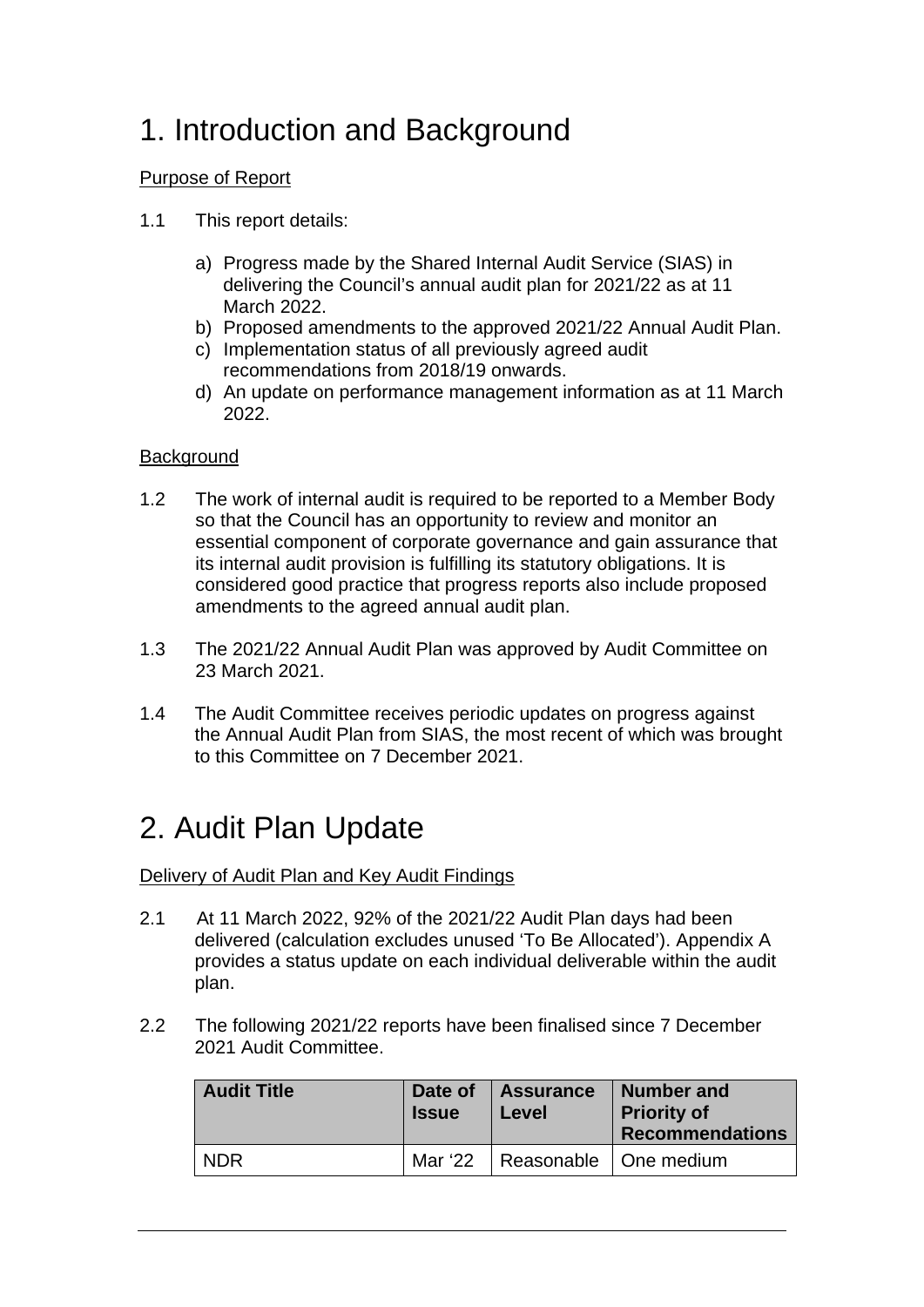| Equalities & Diversity |  | One medium |
|------------------------|--|------------|
|                        |  |            |

All Priority Audit Recommendations

- 2.3 Members will be aware that a Final Audit Report is issued when agreed by Management. This includes an agreement to implement the recommendations made. It is SIAS's responsibility to bring to Members' attention the implementation status of recommendations; it is the responsibility of officers to implement the recommendations by the agreed date.
- 2.4 The table below summarises progress in implementation of all outstanding internal audit recommendations as at 11 March 2022, with full details given in appendices 3 to 6:

| Year    | <b>Recommendations</b><br>made<br>No. | <b>Implemented</b> | <b>Not</b><br>yet<br>due | <b>Outstanding</b><br>& request<br>made for<br>extended<br>time or no<br>update<br>provided | <b>Percentage</b><br>implemented<br>$\frac{0}{0}$ |
|---------|---------------------------------------|--------------------|--------------------------|---------------------------------------------------------------------------------------------|---------------------------------------------------|
| 2018/19 | 38                                    | 37                 |                          |                                                                                             | 97%                                               |
| 2019/20 | 37                                    | 33                 |                          | 3                                                                                           | 89%                                               |
| 2020/21 | 25                                    | 22                 |                          | $\overline{2}$                                                                              | 88%                                               |
| 2021/22 | 3                                     | 3                  |                          |                                                                                             | 100%                                              |

- 2.5 Since 7 December 2021 Audit Committee, extension to implementation dates have been requested by action owners for 3 recommendations as follows:
	- a) Two from the 2019/20 Property audit, and
	- b) One from the 2020/21 Garage Income audit.
- 2.6 In respect of one recommendation from the 2019/20 Risk Management audit (target date 31 January 2022) and one recommendation from the 2020/21 Debtors audit (target date 31 December 2021), no updates were received.

#### Proposed 2021/22 Audit Plan Amendments

2.7 There are no changes to bring to the attention of the Audit Committee.

#### Performance against Targets

#### Reporting of Audit Plan Delivery Progress

2.8 To help the Committee assess the current situation in terms of progress against the projects in the 2021/22 Audit Plan, an analysis of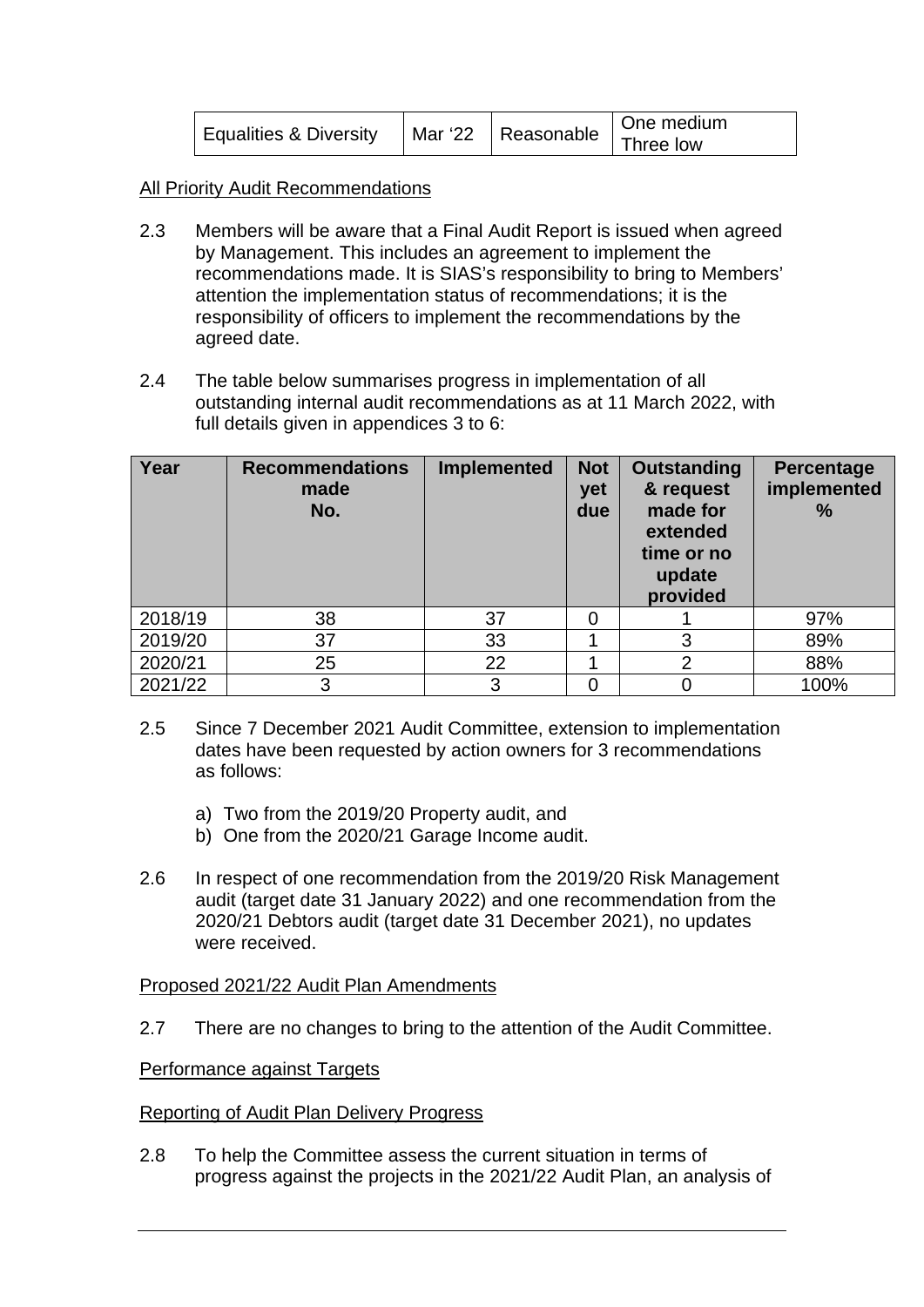agreed start dates is shown at Appendix 2. Dates have been agreed with management and resources allocated accordingly.

2.9 The 2021/22 Annual performance indicators and targets were approved by the SIAS Board in March 2021. Actual performance for Three Rivers District Council (including the Shared Services Plan) against the targets that are monitored in year is set out in the table below.

| <b>Performance Indicator</b>                                                                                                                                                           | Annual<br><b>Target</b> | <b>Profiled</b><br>Target to 11<br><b>March 2022</b> | <b>Actual to</b><br>11 March<br>2022            |
|----------------------------------------------------------------------------------------------------------------------------------------------------------------------------------------|-------------------------|------------------------------------------------------|-------------------------------------------------|
| 1. Planned Days – percentage of<br>actual billable days against planned<br>chargeable days completed (excluding<br>unused contingency).                                                | 95%                     | 94%<br>(220 / 234)<br>days)                          | 92%<br>(216/234)<br>days)                       |
| 2. Planned Projects - percentage of<br>actual completed projects to draft<br>report stage against planned<br>completed projects (excludes 2018/19<br>completion and 'ongoing' pieces). | 95%                     | 74%<br>(14 out of 19<br>projects to<br>draft)        | 68%<br>$(13$ out of<br>19 projects<br>to draft) |
| 3. Client Satisfaction – percentage of<br>client satisfaction questionnaires<br>returned at 'satisfactory' level.                                                                      | 100%                    | 100%                                                 | 100%                                            |
| 4. Number of High Priority Audit<br><b>Recommendations agreed</b>                                                                                                                      | 95%                     | 95%                                                  | N/A<br>(none made<br>in 2021/22)                |

- 2.10 In addition, the performance targets listed below are annual in nature. Performance against these targets will be reported in the 2021/22 Head of Assurance's Annual Report:
	- **5. Annual Plan** prepared in time to present to the March meeting of each Audit Committee. If there is no March meeting, then the plan should be prepared for the first meeting of the civic year.
	- **6. Head of Assurance's Annual Report**  presented at the Audit Committee's first meeting of the civic year.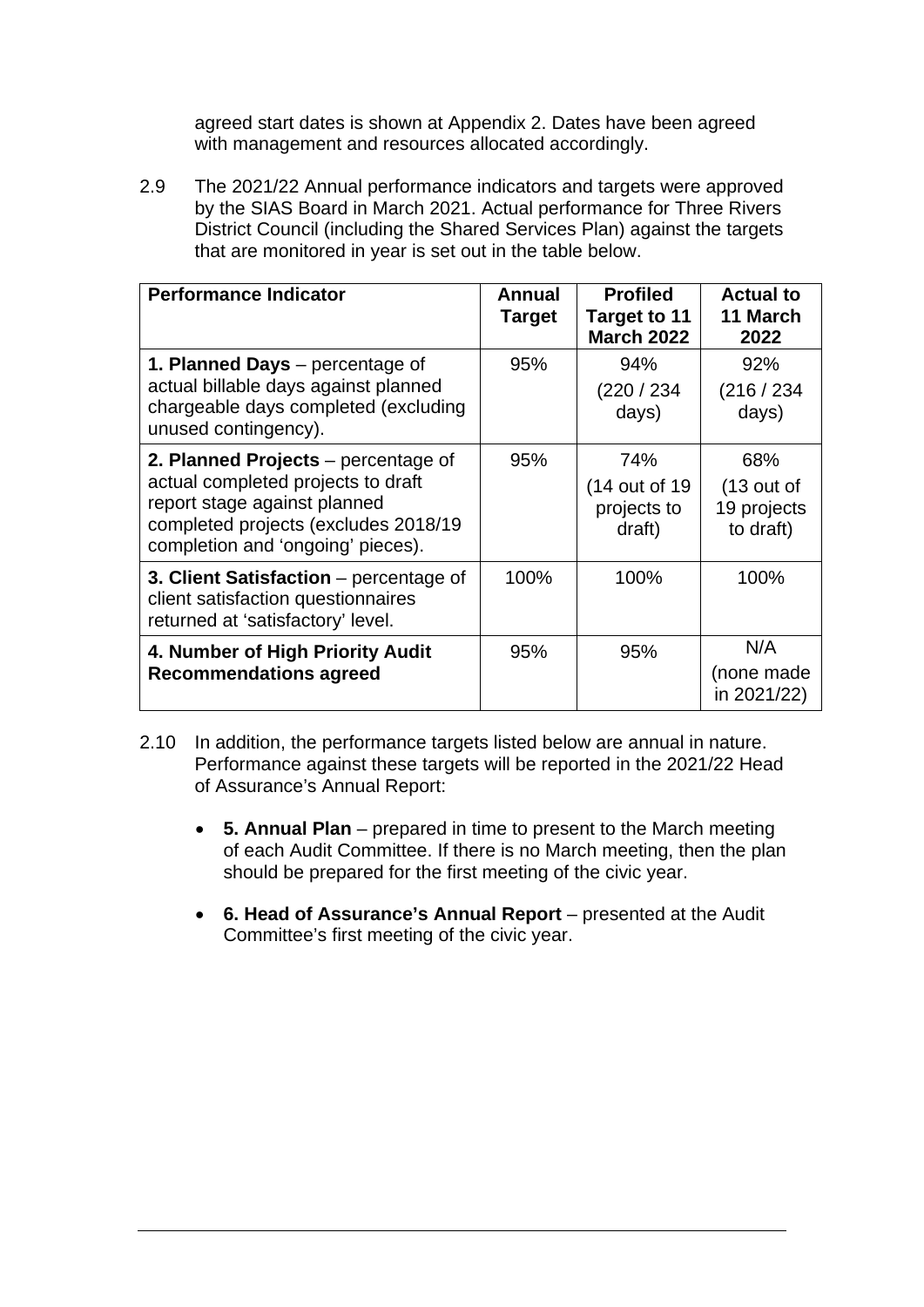### **2021/22 SIAS Audit Plan**

| <b>AUDITABLE AREA</b>                         | <b>LEVEL OF</b>  | <b>RECS</b>              |                |                |                          | <b>AUDIT</b><br><b>PLAN</b> | <b>LEAD</b><br><b>AUDITOR</b> | <b>BILLABLE DAYS</b> | <b>STATUS/COMMENT</b>      |
|-----------------------------------------------|------------------|--------------------------|----------------|----------------|--------------------------|-----------------------------|-------------------------------|----------------------|----------------------------|
|                                               | <b>ASSURANCE</b> | $\mathbf C$              | H              | M              | L                        | <b>DAYS</b>                 | <b>ASSIGNED</b>               | <b>COMPLETED</b>     |                            |
| <b>Key Financial Systems</b>                  |                  |                          |                |                |                          |                             |                               |                      |                            |
| Benefits (shared services plan)               |                  |                          |                |                |                          | 12                          | Yes                           | 11.5                 | <b>Draft Report Issued</b> |
| Council Tax (shared services plan)            |                  |                          |                |                |                          | 12                          | Yes                           | 9                    | In Fieldwork               |
| Creditors (shared services plan)              |                  |                          |                |                |                          | 10                          | Yes                           | 9.5                  | <b>Draft Report Issued</b> |
| Main Accounting (shared services<br>plan)     |                  |                          |                |                |                          | 9                           | Yes                           | 8.5                  | <b>Draft Report Issued</b> |
| NDR (shared services plan)                    | Reasonable       | $\overline{0}$           | $\overline{0}$ |                | $\mathbf 0$              | 12                          | Yes                           | 12                   | <b>Final Report Issued</b> |
| Payroll (shared services plan)                |                  |                          |                |                |                          | 10                          | <b>BDO</b>                    | 8                    | In Fieldwork               |
| <b>Operational Audits</b>                     |                  |                          |                |                |                          |                             |                               |                      |                            |
| Arts Council Recovery Fund Grant              | Not Assessed     | $\overline{\phantom{a}}$ | $\blacksquare$ |                | $\overline{\phantom{a}}$ | $\overline{7}$              | Yes                           | $\overline{7}$       | Complete                   |
| <b>Data Protection</b>                        | Substantial      | $\overline{0}$           | $\overline{0}$ | $\overline{0}$ | 0                        | 8                           | <b>BDO</b>                    | 8                    | <b>Final Report Issued</b> |
| <b>Complaints Handling</b>                    |                  |                          |                |                |                          | 8                           | Yes                           | 5                    | In Fieldwork               |
| <b>DFG Capital Grant Certification</b>        | Not Assessed     |                          | $\blacksquare$ |                | $\blacksquare$           | $\overline{2}$              | Yes                           | $\overline{2}$       | Complete                   |
| <b>Equalities and Diversity</b>               | Reasonable       | $\overline{0}$           | $\overline{0}$ |                | 3                        | 8                           | <b>BDO</b>                    | 8                    | <b>Final Report Issued</b> |
| <b>FM Building Compliance</b>                 |                  |                          |                |                |                          | 8                           | <b>BDO</b>                    | $\overline{7}$       | In Fieldwork               |
| Payroll System (shared services<br>plan)      | Substantial      | $\overline{0}$           | $\overline{0}$ | $\Omega$       |                          | 12                          | <b>BDO</b>                    | 12                   | <b>Final Report Issued</b> |
| <b>Private Sector Rented</b><br>Accommodation | Reasonable       | $\overline{0}$           | $\overline{0}$ | $\overline{0}$ |                          | $\overline{7}$              | Yes                           | $\overline{7}$       | <b>Final Report Issued</b> |
| Section 106                                   |                  |                          |                |                |                          | 8                           | Yes                           | 7.5                  | <b>Draft Report Issued</b> |
| <b>Procurement Cards (shared</b>              |                  |                          |                |                |                          | 8                           | Yes                           | 4                    | In Fieldwork               |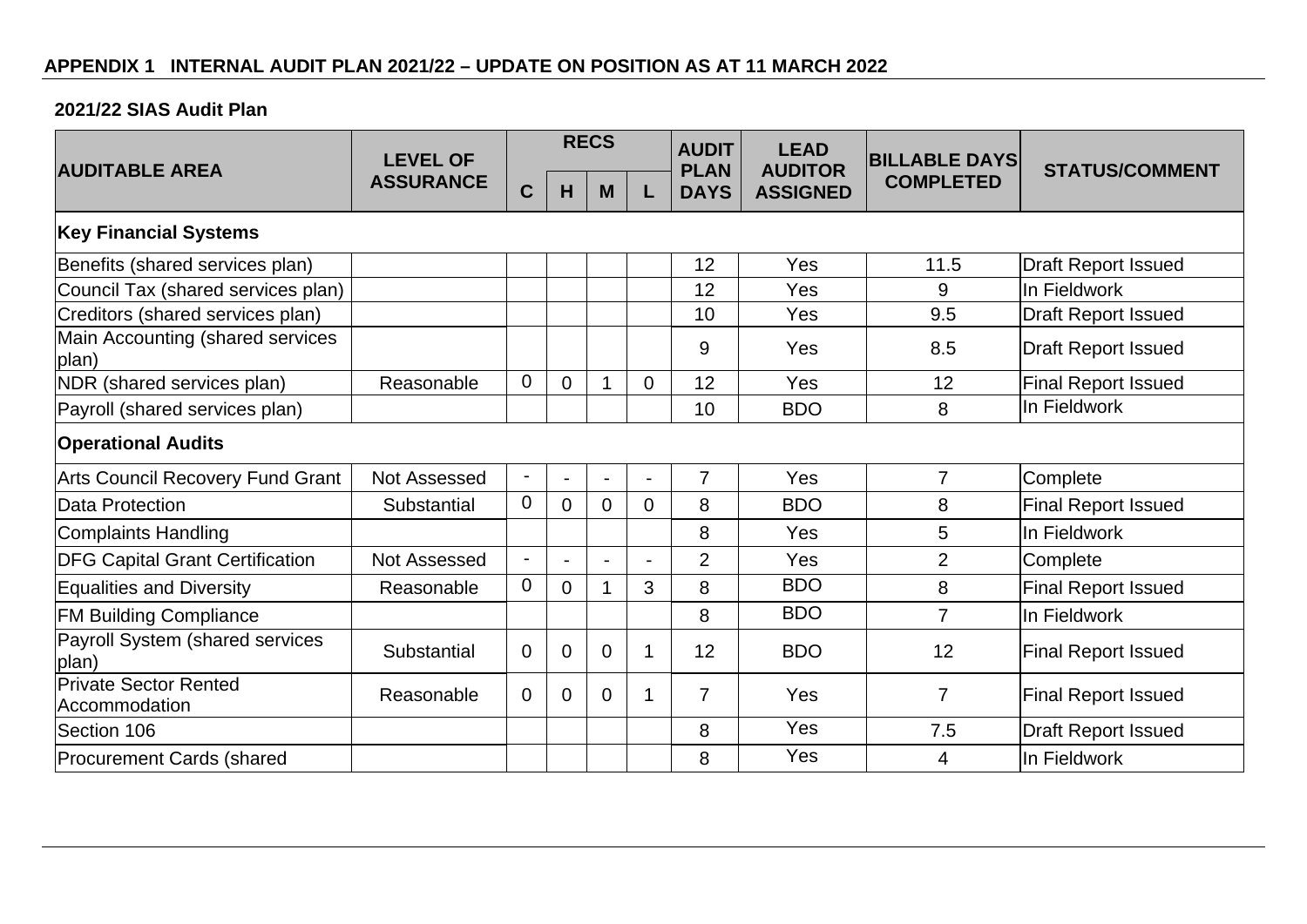## **APPENDIX 1 INTERNAL AUDIT PLAN 2021/22 – UPDATE ON POSITION AS AT 11 MARCH 2022**

| <b>AUDITABLE AREA</b>                               | <b>LEVEL OF</b>  | <b>RECS</b> |             | <b>AUDIT</b><br><b>PLAN</b> | <b>LEAD</b><br><b>AUDITOR</b> | <b>BILLABLE DAYS</b> | <b>STATUS/COMMENT</b> |                  |                            |
|-----------------------------------------------------|------------------|-------------|-------------|-----------------------------|-------------------------------|----------------------|-----------------------|------------------|----------------------------|
|                                                     | <b>ASSURANCE</b> | C           | H           | M                           | L                             | <b>DAYS</b>          | <b>ASSIGNED</b>       | <b>COMPLETED</b> |                            |
| services plan)                                      |                  |             |             |                             |                               |                      |                       |                  |                            |
| <b>Contract Management</b>                          |                  |             |             |                             |                               |                      |                       |                  |                            |
| Leisure Contract                                    | Substantial      | 0           | $\mathbf 0$ | $\mathbf 0$                 | $\mathbf 0$                   | 12                   | <b>Yes</b>            | 12               | <b>Final Report Issued</b> |
| Contract Waivers                                    |                  |             |             |                             |                               | 8                    | Yes                   | $\overline{7}$   | In Quality Review          |
| <b>Shared Learning / Joint Reviews</b>              |                  |             |             |                             |                               |                      |                       |                  |                            |
| <b>Shared Learning / Joint Reviews</b>              |                  |             |             |                             |                               | 4                    |                       | $\overline{4}$   | Complete                   |
| <b>IT Audits</b>                                    |                  |             |             |                             |                               |                      |                       |                  |                            |
| Cyber Security<br>(shared services plan)            |                  |             |             |                             |                               | 15                   | <b>BDO</b>            | 14.5             | <b>Draft Report Issued</b> |
| To Be Allocated                                     |                  |             |             |                             |                               |                      |                       |                  |                            |
| <b>Unused Contingency</b><br>(shared services plan) |                  |             |             |                             |                               | 11                   |                       | $\mathbf 0$      |                            |
| <b>Follow-Up Audits</b>                             |                  |             |             |                             |                               |                      |                       |                  |                            |
| Follow-up of outstanding audit<br>recommendations   |                  |             |             |                             |                               | 8                    |                       | 8                | Complete                   |
| <b>Strategic Support</b>                            |                  |             |             |                             |                               |                      |                       |                  |                            |
| 2022/23 Audit Planning                              |                  |             |             |                             |                               | 5                    |                       | 5                | Complete                   |
| Annual Governance Statement                         |                  |             |             |                             |                               | 3                    |                       | 3                | Complete                   |
| Audit Committee                                     |                  |             |             |                             |                               | 9                    |                       | 8                | Through Year               |
| Head of Internal Audit Opinion                      |                  |             |             |                             |                               | 3                    |                       | 3                | Complete                   |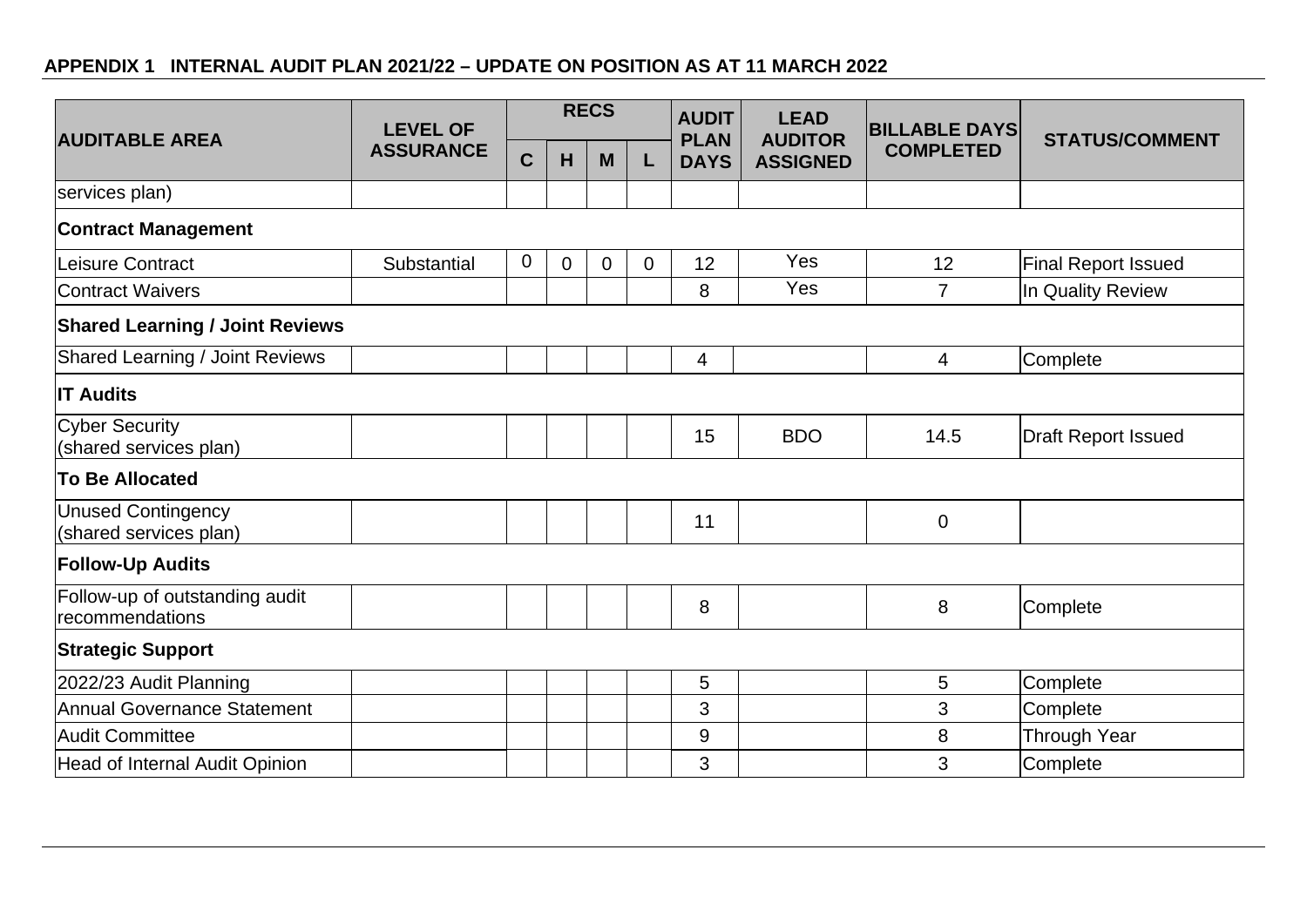## **APPENDIX 1 INTERNAL AUDIT PLAN 2021/22 – UPDATE ON POSITION AS AT 11 MARCH 2022**

| <b>AUDITABLE AREA</b>                                                                                     | <b>LEVEL OF</b>  | <b>RECS</b> |   |   |  | <b>AUDIT</b><br><b>PLAN</b> | <b>LEAD</b><br><b>AUDITOR</b> | <b>BILLABLE DAYS</b> | <b>STATUS/COMMENT</b> |
|-----------------------------------------------------------------------------------------------------------|------------------|-------------|---|---|--|-----------------------------|-------------------------------|----------------------|-----------------------|
|                                                                                                           | <b>ASSURANCE</b> | $\mathbf C$ | H | M |  | <b>DAYS</b>                 | <b>ASSIGNED</b>               | <b>COMPLETED</b>     |                       |
| 2020/21                                                                                                   |                  |             |   |   |  |                             |                               |                      |                       |
| Monitoring and Client Meetings                                                                            |                  |             |   |   |  | 9                           |                               | 8.5                  | <b>Through Year</b>   |
| <b>SIAS Development</b>                                                                                   |                  |             |   |   |  | 3                           |                               | 3                    | Complete              |
| 2020/21 Projects Requiring Completion                                                                     |                  |             |   |   |  |                             |                               |                      |                       |
| 2020/21 Projects Requiring<br>Completion<br>$(6 \text{ days}$ TRDC plan / 8 days shared<br>services plan) |                  |             |   |   |  | 14                          |                               | 14                   | Complete              |
| <b>TRDC TOTAL</b>                                                                                         |                  |             |   |   |  | 126                         |                               | 119                  |                       |
| <b>SHARED SERVICES TOTAL</b>                                                                              |                  |             |   |   |  | 119                         |                               | 97                   |                       |
| <b>COMBINED TOTAL</b>                                                                                     |                  |             |   |   |  | 245                         |                               | 216                  |                       |

Key to recommendation priority levels:

 $C =$  Critical

 $H = High$ 

 $M = \text{Median}$ 

 $L = Low$